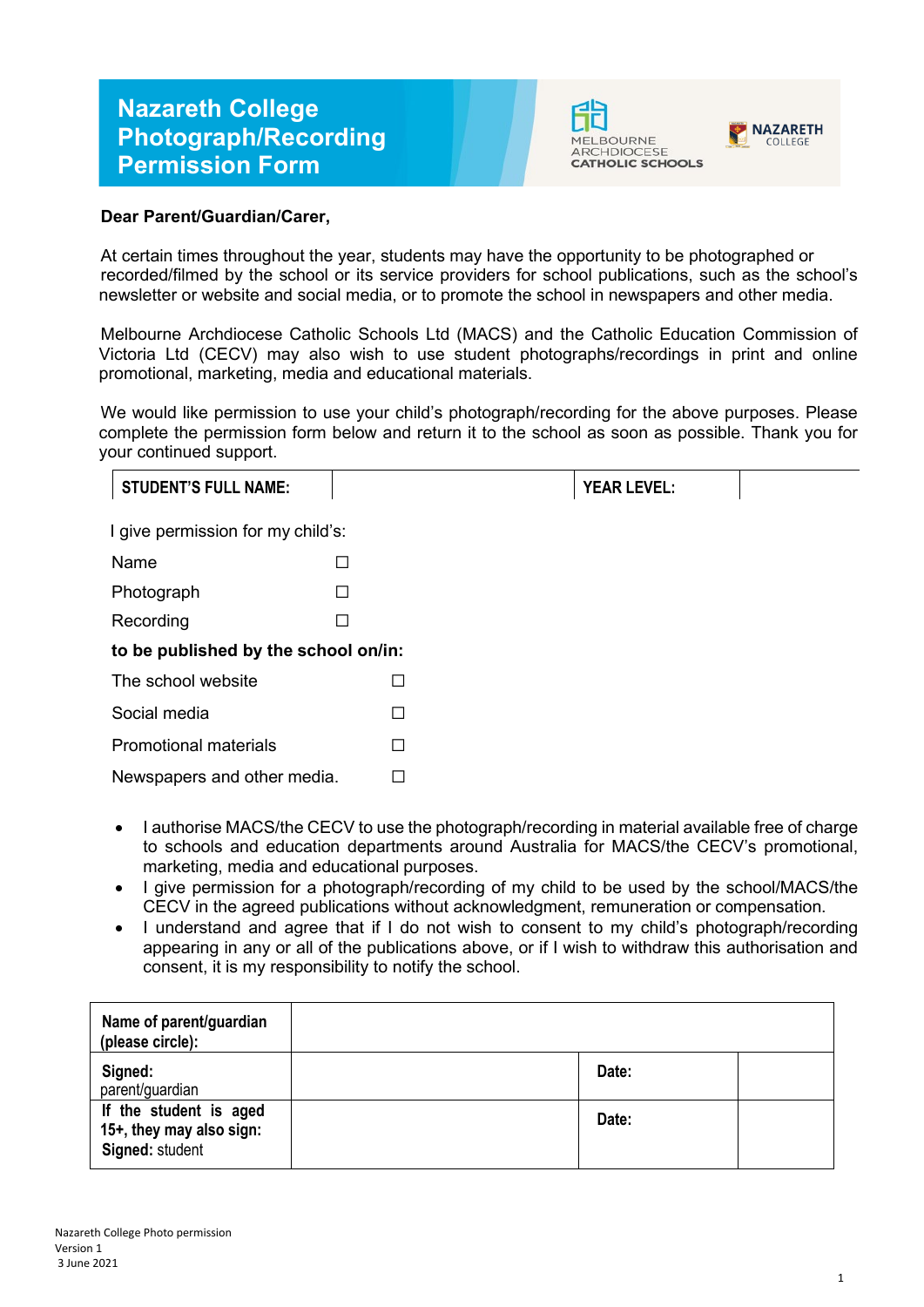## **LICENSED UNDER NEALS:**

The photograph/recording may appear in material which will be available to schools and education departments around Australia under the National Educational Access Licence for Schools (NEALS), which is a licence between education departments of the various states and territories, allowing schools to use licensed material wholly and freely for educational purposes.

Any permission and consent given may be withdrawn by the parent/guardian or student (if they are aged 15 or over) by notifying the school in advance of any photograph or recording being made.

**Disclaimer:** Personal information will be held, used and disclosed in accordance with the school's Privacy Collection Notice and Privacy Policy available at www.nazareth.vic.edu.a